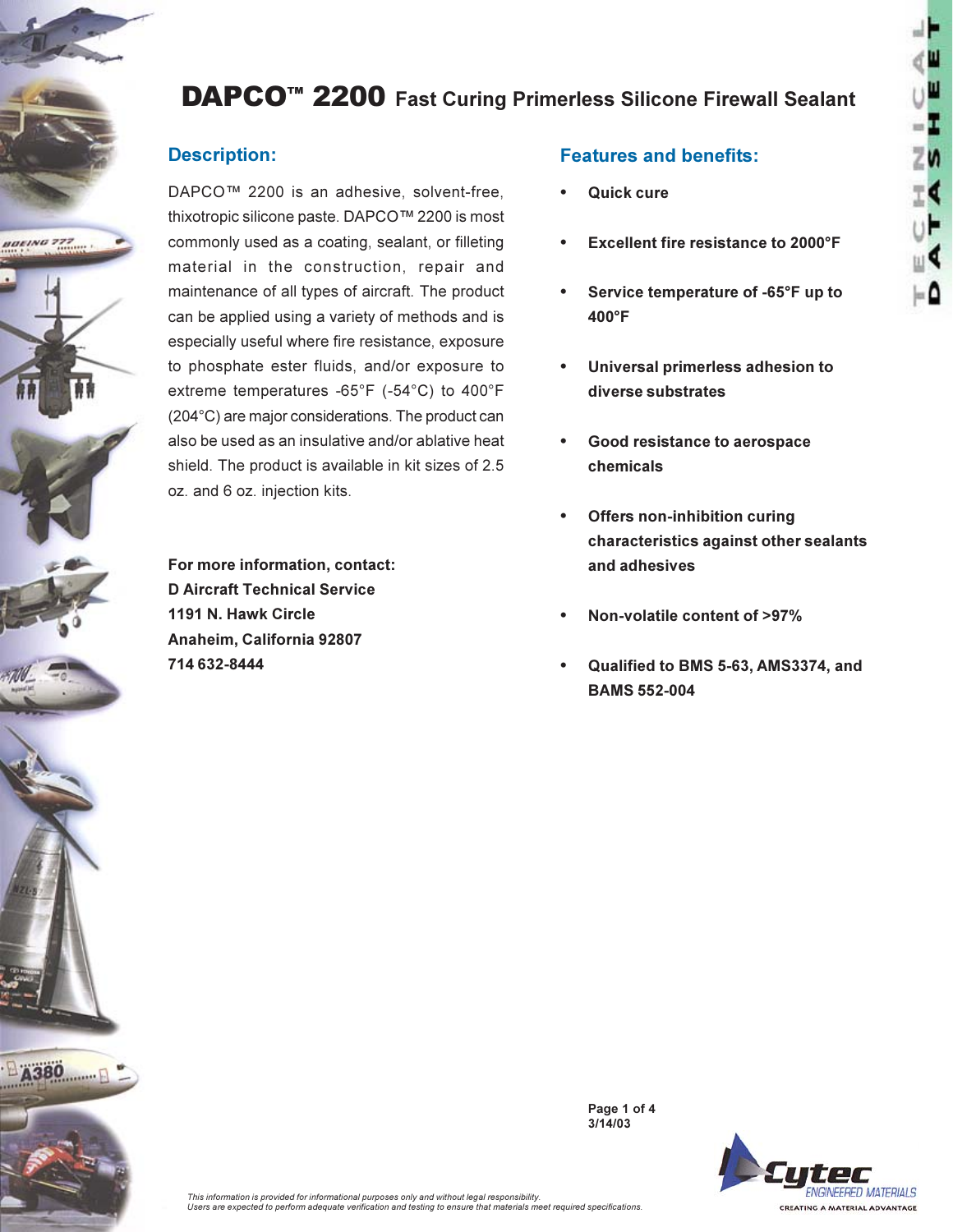## **Typical properties**

|                     | <b>Part A</b> | <b>Part B</b>  | <b>Mixed</b>      |
|---------------------|---------------|----------------|-------------------|
| Color:              | Grav          | White          | Gray              |
| Solids, %:          | 100           | 100            | 100               |
| <b>Consistency:</b> | Paste         | Viscous liquid | Thixotropic paste |
| Density, Ib./gal:   | 11.6          | 7.8            | 11.4              |
| Shelf life at 77°F: | 6 months      | 6 months       |                   |

### **Handling**

#### **Mixing**

Part A and B must be mixed in the correct ratio and mixed thoroughly. Product is supplied in injection kits and comes with mixing instructions. Mechanical mixing is recommended.

#### **Mix ratio**

The recommended mix ratio for DAPCO™ 2200 is

|        | Weight | Volume |
|--------|--------|--------|
| Part A | 100    | 100    |
| Part B | .      | 6. .   |

#### **Work life**

Product will extrude from the tube nicely for 30 minutes after mixing. Product becomes tack free in 1 hour.

## **Application**

#### **Applying**

The substrate must be free from contamination, i.e. dirt, oil grease, etc. Clean the surface by wiping with a suitable solvent/cleaning agent and dry thoroughly. Handling strength is achieved in <4 hours at 72°F (25°C) (high loads on the product should be limited until full cure is achieved).

#### Curing

DAPCO™ 2200 is generally cured at ambient temperatures above 55°F (13°C). Moisture helps develop final properties (a relative humidity ranging between 30-70% is preferred). Product reaches a hardness of 30 shore A in 4 hours at 72°F (22°C) and 50% R.H. allowing for quick repairs and fast "fly away" times. Full cure is achieved in 48 hours, however optimum physical properties are developed when the product is cured for seven days at 72°F (22°C) and 50% R.H.

Cleanup: Before the material has cured, the excess may be removed using DAPCO™ 2000 diluent.



- 1

۰۵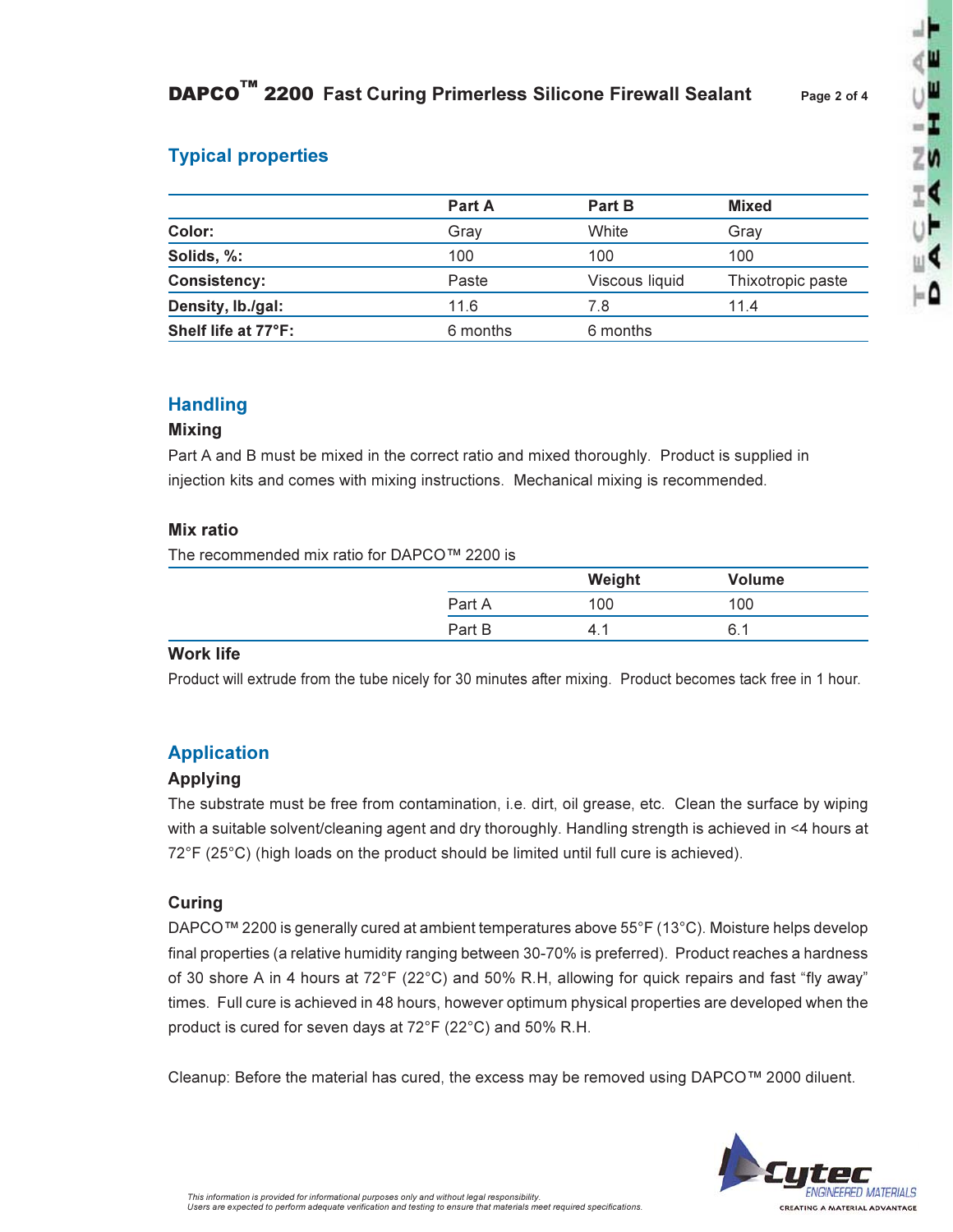# DAPCO™ 2200 Fast Curing Primerless Silicone Firewall Sealant

## **Typical cured properties**

When cured in accordance with the recommended schedule, the following typical properties are developed:

| Hardness (shore A)                 | 50                                                                           |
|------------------------------------|------------------------------------------------------------------------------|
| Lap shear strength, psi            |                                                                              |
|                                    | Substrates include: stainless steel, titanium, aluminum, and primed aluminum |
| Control                            | 330                                                                          |
| 7 days at 400°F                    | 330                                                                          |
| 7 days at 120°F & 100% RH          | 330                                                                          |
| 7 days in BMS 3-11 hydraulic fluid | 260                                                                          |
| Peel strength, pli                 | 20                                                                           |
| Flame resistance, BMS 5-63 rev. J  | < 2 sec. self extinguishing time                                             |
|                                    | 0 Flame Penetration                                                          |



 $\frac{1}{2}$ Ш

W

 $-\mathbf{r}$ 

 $\overline{z}$ n

Ξ¢

υF

ш¶

-0